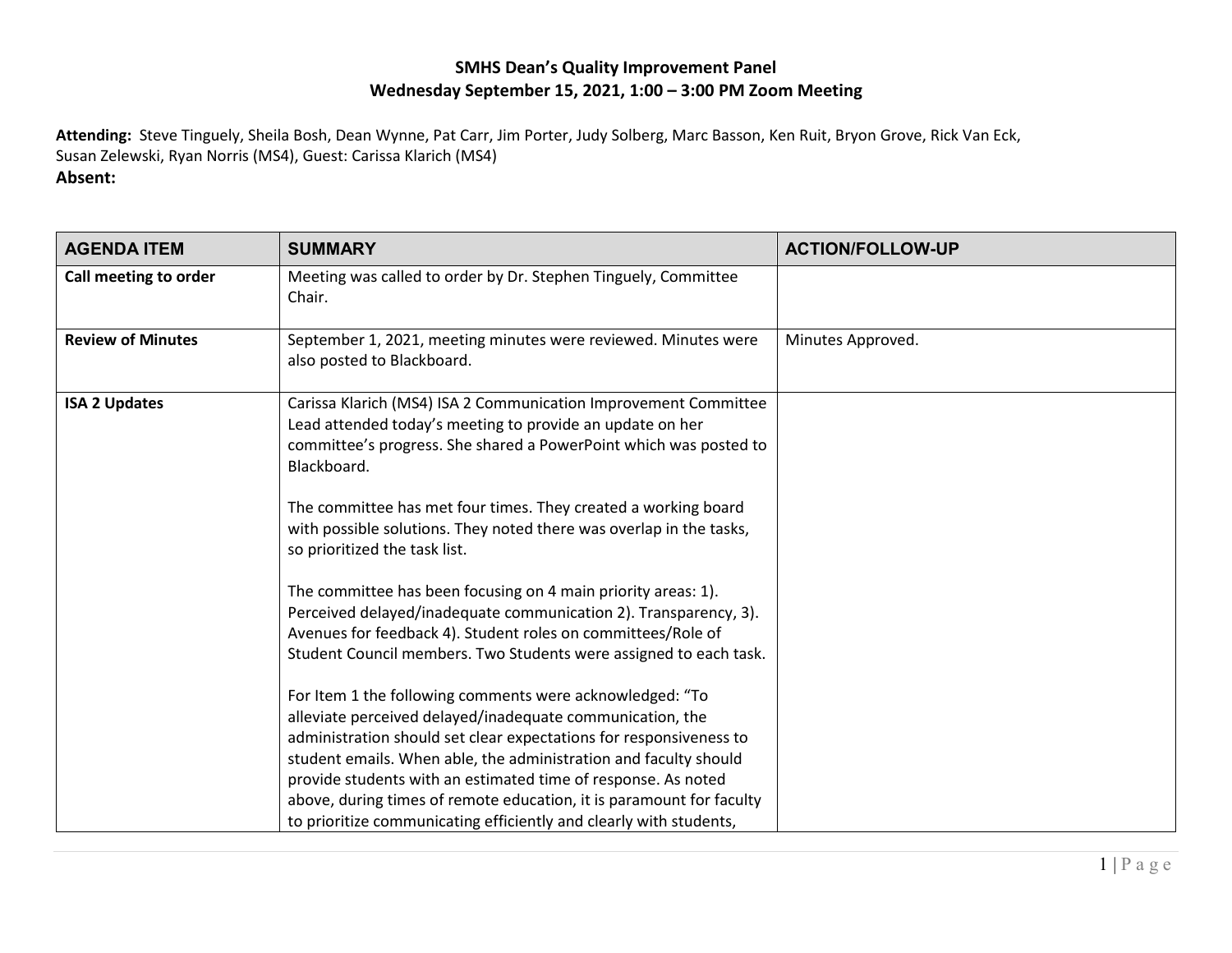| especially the first-year students who are still learning how to best<br>navigate and succeed in medical school. Faculty should be able to<br>respond to student emails within a reasonable amount of time and<br>should consider offering virtual office hours in which they will be<br>available for students."                                                                                                                                                                                                                                                                                                                                                                                               |  |
|-----------------------------------------------------------------------------------------------------------------------------------------------------------------------------------------------------------------------------------------------------------------------------------------------------------------------------------------------------------------------------------------------------------------------------------------------------------------------------------------------------------------------------------------------------------------------------------------------------------------------------------------------------------------------------------------------------------------|--|
| Solutions for Task 1: Updating the website, Creating something<br>similar to the The Purple Book, Scheduling Town Halls and Increasing<br>awareness of the Feedback Link.                                                                                                                                                                                                                                                                                                                                                                                                                                                                                                                                       |  |
| Item 2 the following comments were acknowledged: "The<br>administration should strive to provide transparency in decision-<br>making. Especially during times of remote education and, in light of<br>the transition to a new curriculum, the administration should<br>maintain a high level of communication responsiveness and provide<br>details surrounding decisions made that affect student education.<br>They should maintain an active presence regarding student<br>deadlines, concerns, and milestones during the clinical curriculum."                                                                                                                                                              |  |
| Solutions for Task 2: Creating something similar to the The Purple<br>Book, Scheduling Town Halls and Increasing awareness of the<br>Feedback Link, Utilizing Teams which allows access to minutes and<br>other information and documents; promoting transparency and<br>communication.                                                                                                                                                                                                                                                                                                                                                                                                                         |  |
| Item 3 the following comments were acknowledged: "The school is<br>doing an adequate job of providing avenues for students to give<br>feedback; however, students are frustrated at inadequate responses<br>from the school to the feedback provided. The school administration<br>and faculty should strive to enact change as appropriate in response<br>to student concerns or clearly communicate to students the reasons<br>why changes may not be feasible. The ISA committee anticipates<br>that student satisfaction will improve in regard to the<br>administration's responsiveness should the administration and<br>faculty remain committed to improving transparency in their<br>decision making." |  |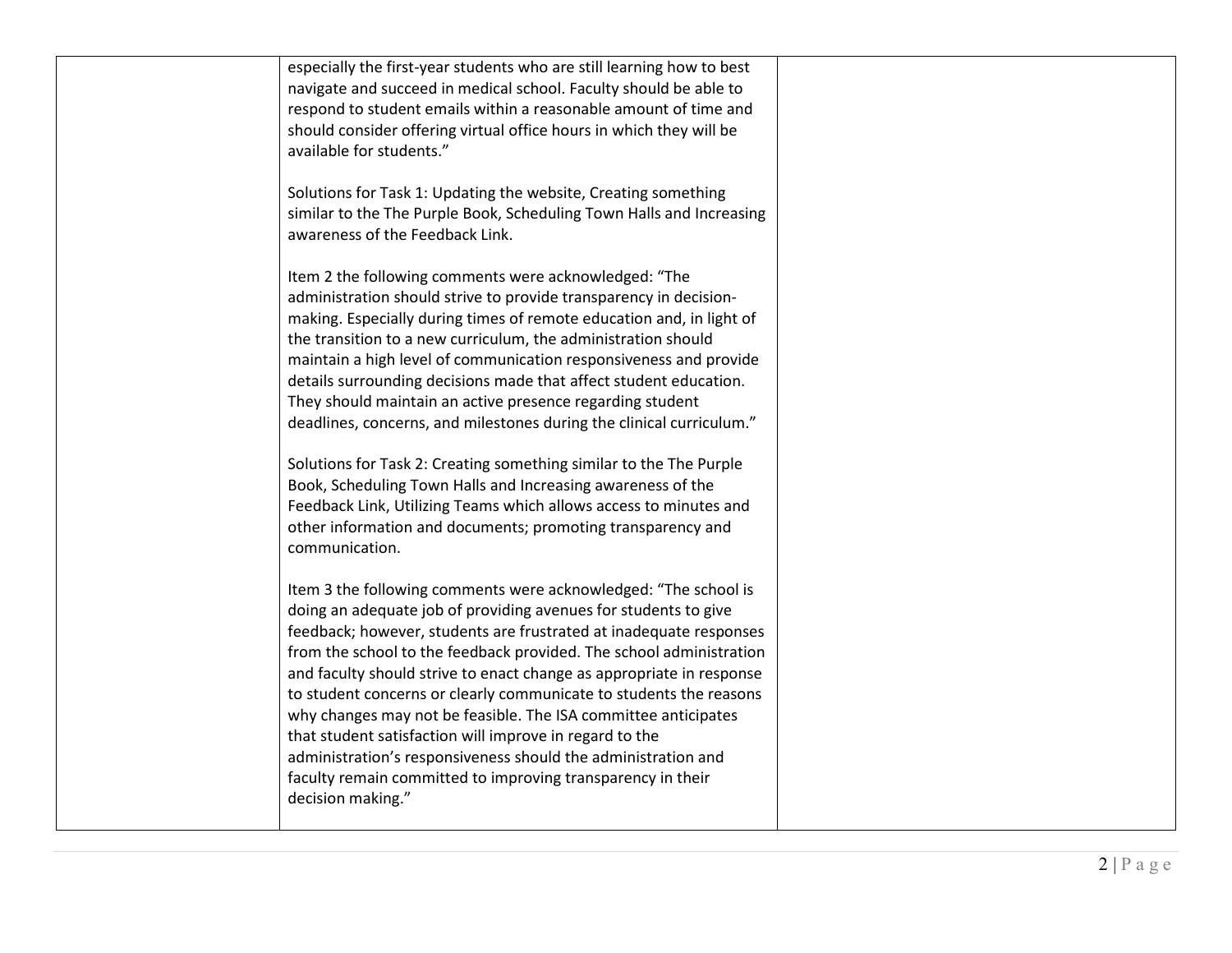| Solutions for Task 3: Creating something similar to the The Purple  |  |
|---------------------------------------------------------------------|--|
| Book, Scheduling Town Halls and Increasing awareness of the         |  |
| Feedback Link, Friday Pre-clinical feedback meetings, weekly        |  |
| meetings, Meetings with the Dean.                                   |  |
|                                                                     |  |
| Item 4 the following comments were acknowledged: "When              |  |
| students join institutional committees, the committee chair should  |  |
| begin by reiterating the roles of all members and outline           |  |
| expectations to allow students to understand their role and be      |  |
| recognized as equal members of the committee. Additionally,         |  |
| students who are members of school committees should be             |  |
|                                                                     |  |
| encouraged to provide open and timely communication of the          |  |
| activities of these committees to the rest of the student body as   |  |
| appropriate."                                                       |  |
|                                                                     |  |
| Solutions for Task 4: Exploring the roles and responsibilities of   |  |
| student leaders on student committees and student council. Other    |  |
| solutions to be determined in upcoming meetings.                    |  |
| Their committee will continue to meet and work with Dr.'s Tinguely, |  |
| Porter and Zelewski to either complete their recommendations or     |  |
|                                                                     |  |
| obtain a clear answer as to why the recommendation will not be      |  |
| approved. As they complete their work, they requested that the      |  |
| DQIP committee provide continued support in adoption and            |  |
| implementation of proposed solutions and engagement of              |  |
| administrative staff and faculty as needed.                         |  |
|                                                                     |  |
| They have created a Teams Link that has been shared with all        |  |
| students as a means of providing communication and transparency     |  |
| to all students regardless of class or campus.                      |  |
| Other committee leads (MD Mentorship, Pre-Clinical, and Clinical)   |  |
|                                                                     |  |
| will attend upcoming DQIP meetings to provide an update on their    |  |
| respective committee progress.                                      |  |
| Ryan Norris, MS 4, DQIP committee member and ISA Lead is the        |  |
| liaison between DQIP and the student committees.                    |  |
|                                                                     |  |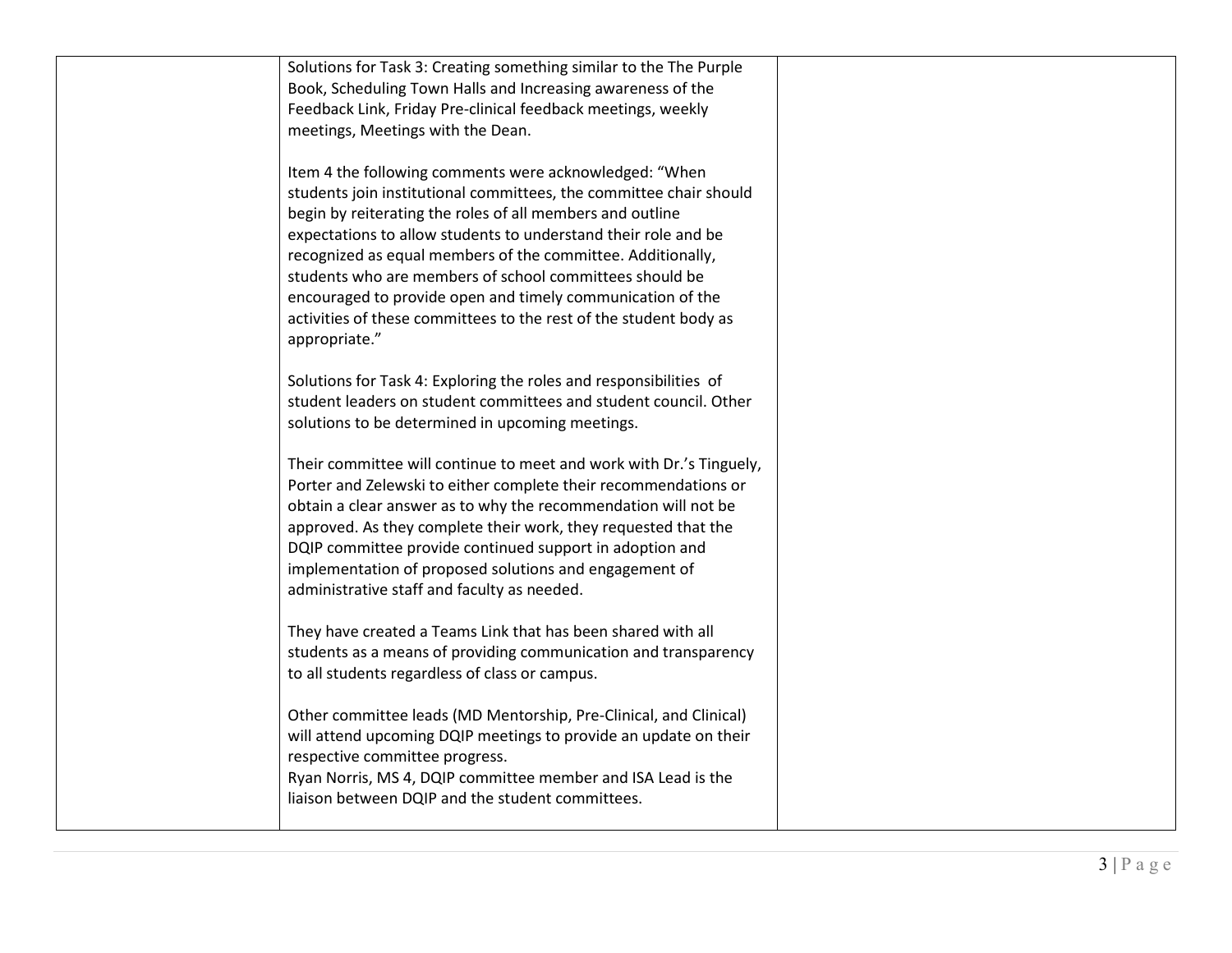|                | It is noted that a meeting to discuss student roles and ongoing<br>student engagement is tentatively scheduled for this week pending<br>schedules. Highlights will be shared at the next meeting as<br>appropriate.                                                                                                                                                                                                                                                                                                                                                                                                                                                                                                                                                                                                                                                                                                                                                                                                                                                                                                                                                                                                                                                                                                                                                                                                                                                                                                                                                                                                                                                                                                                                           | Add to September 29 <sup>th</sup> Agenda. |
|----------------|---------------------------------------------------------------------------------------------------------------------------------------------------------------------------------------------------------------------------------------------------------------------------------------------------------------------------------------------------------------------------------------------------------------------------------------------------------------------------------------------------------------------------------------------------------------------------------------------------------------------------------------------------------------------------------------------------------------------------------------------------------------------------------------------------------------------------------------------------------------------------------------------------------------------------------------------------------------------------------------------------------------------------------------------------------------------------------------------------------------------------------------------------------------------------------------------------------------------------------------------------------------------------------------------------------------------------------------------------------------------------------------------------------------------------------------------------------------------------------------------------------------------------------------------------------------------------------------------------------------------------------------------------------------------------------------------------------------------------------------------------------------|-------------------------------------------|
| 2021 GQ Review | Continued the review of DCI tables that have been updated with<br>2021 GQ data, which was reported in August 2021.                                                                                                                                                                                                                                                                                                                                                                                                                                                                                                                                                                                                                                                                                                                                                                                                                                                                                                                                                                                                                                                                                                                                                                                                                                                                                                                                                                                                                                                                                                                                                                                                                                            |                                           |
|                | 11.1 Academic Advising/Counseling<br>Dr. Zelewski, commented again that we may need information from<br>students. She would like to know if they feel they are missing<br>something. This was also discussed at the last meeting, and it was<br>determined that will need to be addressed in the ISA2. Dr. Carr<br>noted that one of the issues is dissatisfaction by students who aren't<br>in academic difficulty yet required to attend mandatory activities.<br>These activities may not be what the students perceive as important<br>to them individually. Dr Basson commented he is reluctant to make<br>these sessions optional as he believes very few students would<br>attend. He proposed allowing students to attend a portion of the<br>activities for example 2/3 of the activities rather than all. This may<br>give the message that we are listening to the student's comments<br>and acting on them within reason. It was suggested that some<br>activities remain mandatory, and others optional; allowing students<br>to make some independent choices. Dr. Van Eck suggested a careful<br>review to ensure that we don't inadvertently leave out an important<br>topic.<br><b>11.2 Career Advising</b><br>Ryan Norris commented that progress is being made from the<br>student's perspective. Noted this was phased in starting with the<br>current MS3's. Dr. Basson suggests breaking this down by class. Dr.<br>Zelewski has been on this working group and reports that students<br>are asking for consistency, especially from campus to campus.<br>12.1 Financial Aide/Debt Management<br>Dr. Tinguely commented that we were historically in line with the<br>national average, with a drop this past year. Uncertain as to the |                                           |
|                | reason for the drop. Noted MS4 not as satisfied as other classes.                                                                                                                                                                                                                                                                                                                                                                                                                                                                                                                                                                                                                                                                                                                                                                                                                                                                                                                                                                                                                                                                                                                                                                                                                                                                                                                                                                                                                                                                                                                                                                                                                                                                                             |                                           |